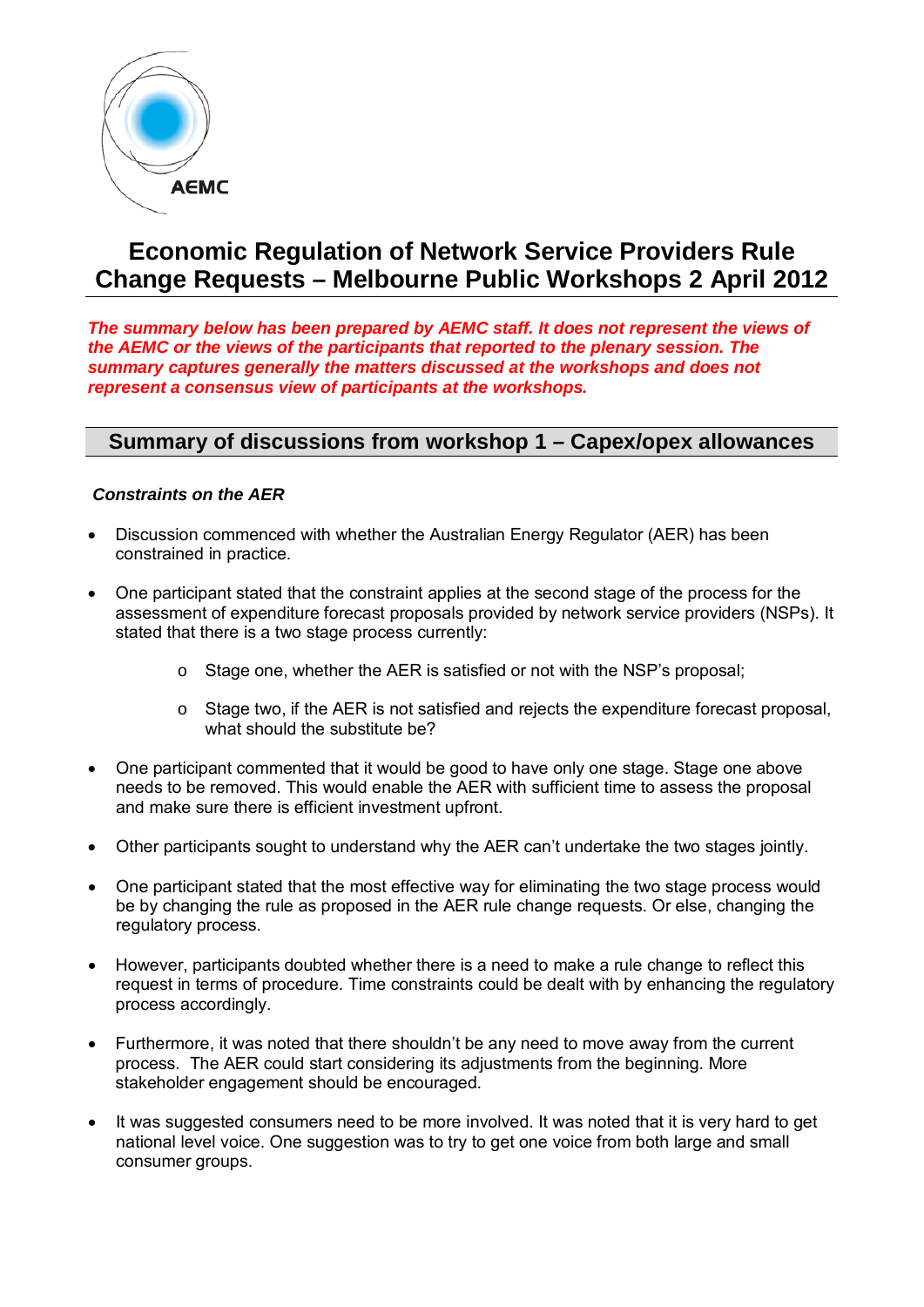## *Driver of increasing prices*

- One participant noted evidence for inflated forecasts has been provided in the AER rule change proposal. There is evidence of the deficiency of the regulatory framework.
- However, NSPs generally expressed that meeting reliability standards could be one of the reasons for high prices.
- In response to the NSPs a participant noted that where reliability has been maintained at a certain level, there must be other reasons for increasing prices. It was suggested tracking back to previous periods and a jump in price in past five years will be noticed.

## *NSPs' proposal*

- A number of participants considered that the expenditure forecast proposal should be an input into the AER's assessment.
- Participants suggested that the AER assessment should start from the businesses' proposal.
- One participant stated that if there is a big difference between the proposed number and the estimate from the AER, the AER's ability to change the proposed number to the estimate is constrained.
- NSPs argued that the businesses have an incentive to provide a correct forecast. When directors sign the proposal, they need to consider the following factors:
	- o The revenue requirement for the five years
	- o Development plan
	- o Governance matters
	- o AER guidelines
- Therefore in providing the forecast expenditure proposal to the AER, management in each business must ensure there is no over-spending provided for.
- One participant commented that it is just the NSPs' point of view that the proposal aims to provide for efficient investment. There is no requirement on outcomes.
- There was also general discussion on whether efficient investment means one forecast number or a range. No agreement was achieved on this point.
- One participant noted a need to set up a restriction on the difference in expenditure forecasts provided for draft and final determinations. There was a case that the revised capex expenditure was doubled for the final determination.

#### *Evidentiary proof*

- Some participants noted that it should be the NSPs' job to provide evidence to satisfy the AER.
- NSPs expressed the view that the AER is required to assess proposals and state whether it is satisfied or not.
- Another participant stated that the real problem is not with the evidentiary proof. It is about the two stage process.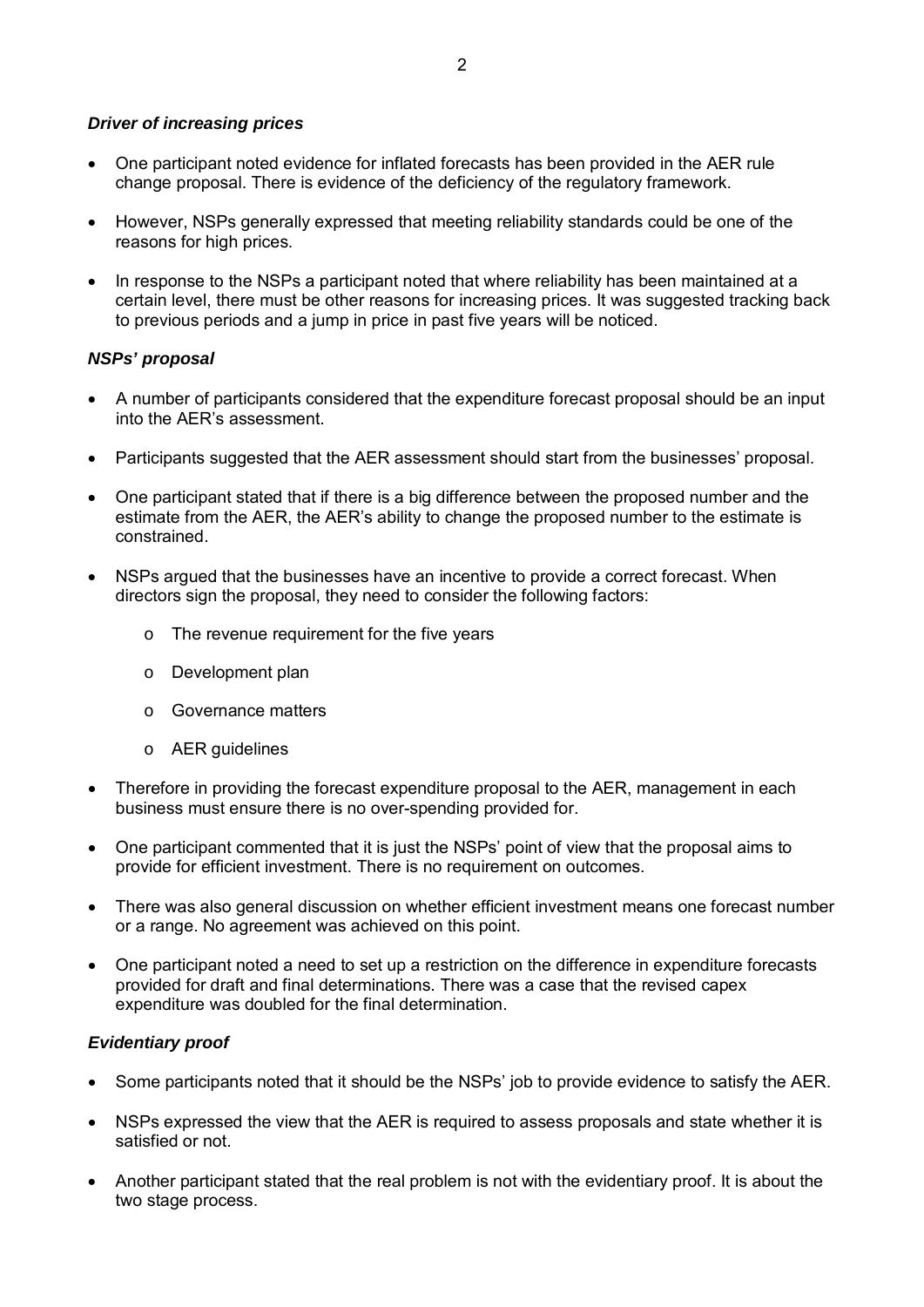## *Techniques for assessment of expenditure proposals*

- Participants generally expressed the view that the AER should be able to assess the proposal using other analytical techniques. It has the freedom to use other tools to help with its assessment.
- It was noted that the following techniques could be used by the AER:
	- $\circ$  Self-benchmarking using its historic data to inform the benchmark
	- o External benchmarking
	- o Sample spot-check
- One participant argued that a sampling "spot-check" is not ideal because it isn't applied across the board. Broader sampling would mean a more effective process, but more time is needed for this.
- It was noted that a line by line assessment is not possible for the AER. As an economic regulator, it can't take the role of managers of the network.
- It was noted that the senior teams in businesses also do not check the proposal on a line by line basis. It is the manager's job to do a line by line check.

## *Benchmarking*

• All participants were agreed that when benchmarking the AER must take into account certain circumstances of an NSP. This issue that had been disputed in submissions appeared to be resolved.

## *Publishing material*

- It was observed that material needs to be available in advance before a final determination. If it has significant impact on the determination, further discussion opportunity should be provided before the final determination. However, the practical difficulties in this were also observed.
- If the information is material, for example, a new data set or a new methodology, stakeholders need to be able to take this into account and respond.

## **Summary of discussions from workshop 2 – Capex incentives**

## *Reasons why a NSP may need to spend more than its capital expenditure allowance*

- NSPs stated that they may overspend for three broad reasons:
	- o higher than expected peak demand;
	- $\circ$  a problem not originally identified occurring, eg a particular fleet of assets breaking down; and
	- o to meet higher reliability standards (which may be rewarded through rewards under the service target performance incentive scheme).
- Other relevant factors mentioned included: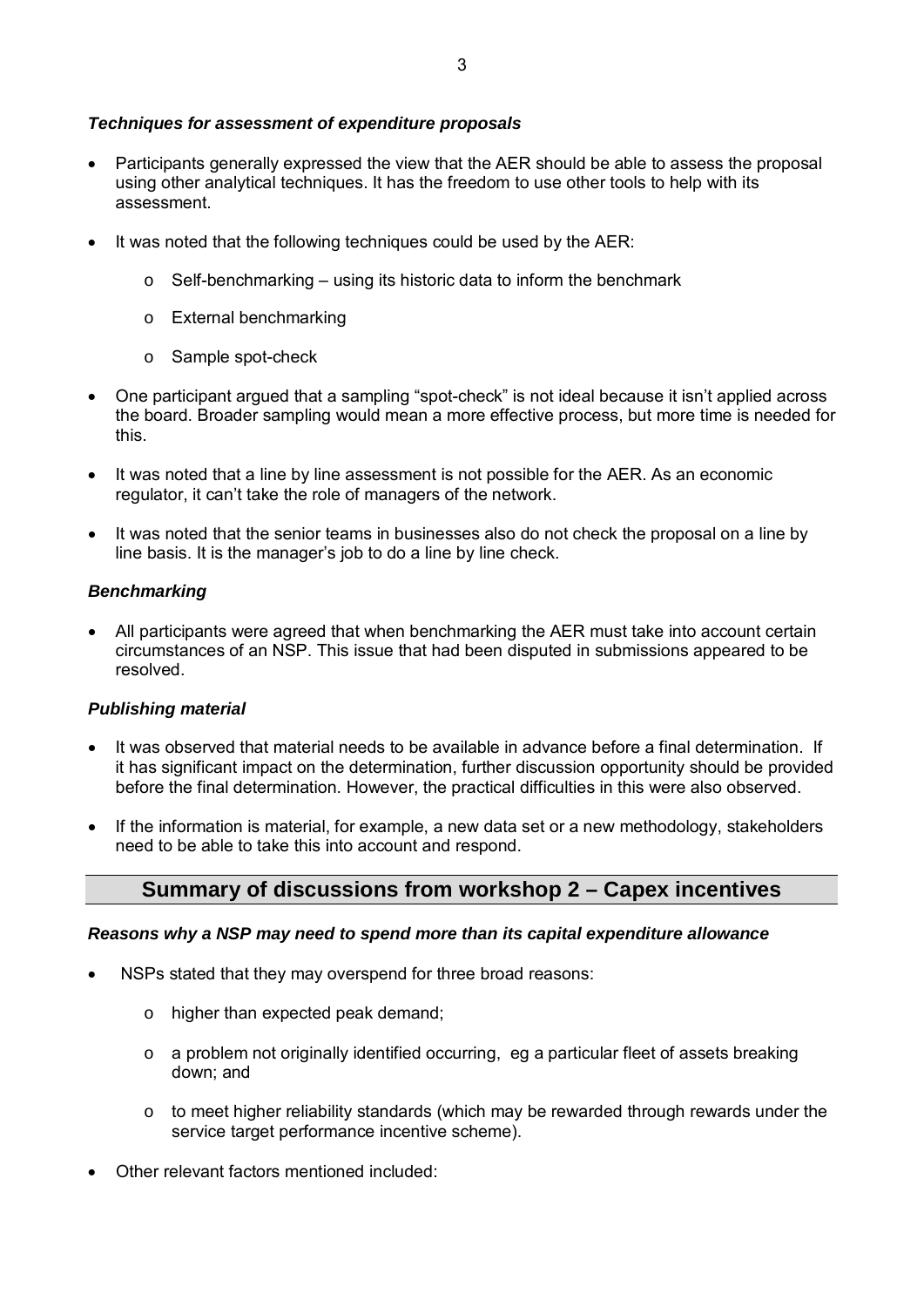- o demand is always going to change from forecast. The regulator may also get the forecast wrong;
- $\circ$  NSPs may focus on the overall capital expenditure (capex) allowance for the regulatory control period rather than the annual allowances. NSPs noted that it would not be clear to them whether they would overspend until later on in the regulatory control period;
- o a NSP's forecast may be developed on probabilistic scenarios, but that NSP deals with the problems or requirements at the time;
- o actual depreciation (as opposed to forecast) drives under expenditure; and
- $\circ$  the uncertainty regime may not be appropriate in the circumstances, for a number of reasons, including that the uncertainty regime is designed as being applicable only really for shipwreck-type circumstances due to thresholds; and the way that the regulator implements the regime. Against this, it was suggested that NSPs may avoid the uncertainty regime because they will get cost recovery anyway under the roll forward approach.
- There was some discussion on the relevance of ownership in relation to expenditure. It was suggested that privately-owned NSPs generally do not overspend unless they have safety or reliability issues.
- The lack of supervision of expenditure above allowances was discussed; and whether the NER should and could provide back up where governance arrangements fall over. The AEMC clarified that the NER did not extend to regulating corporate governance. NSPs considered there was scrutiny of over expenditure when the AER came to set the forecasts for the next period.
- The AER's concerns with the current efficiency benefit sharing scheme (EBSS) framework is that it requires a scheme to be symmetrical which provides stronger incentives to defer capex from one regulatory control period to the next.

## *Possible solutions*

- A number of possible solutions, including their advantages and disadvantages, were discussed.
- Carry forward mechanism: One NSP noted that a carry forward mechanism for capex could work but is not as easy to apply as it is for operating expenditure. It had concern over ex-post reviews. The trigger for the uncertainty regime was too high in distribution.
- Ex-post reviews:
	- o In Western Australia NSPs can obtain pre-approval of capex above the forecast. This provides the NSP with greater certainty. In addition some types of capex are subject to an investment adjustment mechanism which allows revenues to be adjusted if certain types of capex take place. Growth capex is subject to this mechanism for example. There is some time involved in implementing these mechanisms and the regulator in WA only has to oversee one NSP.
	- o Query the level of evidence necessary to establish whether capital expenditure was efficient. The implementation issues were acknowledged. Pre-approvals should be further investigated.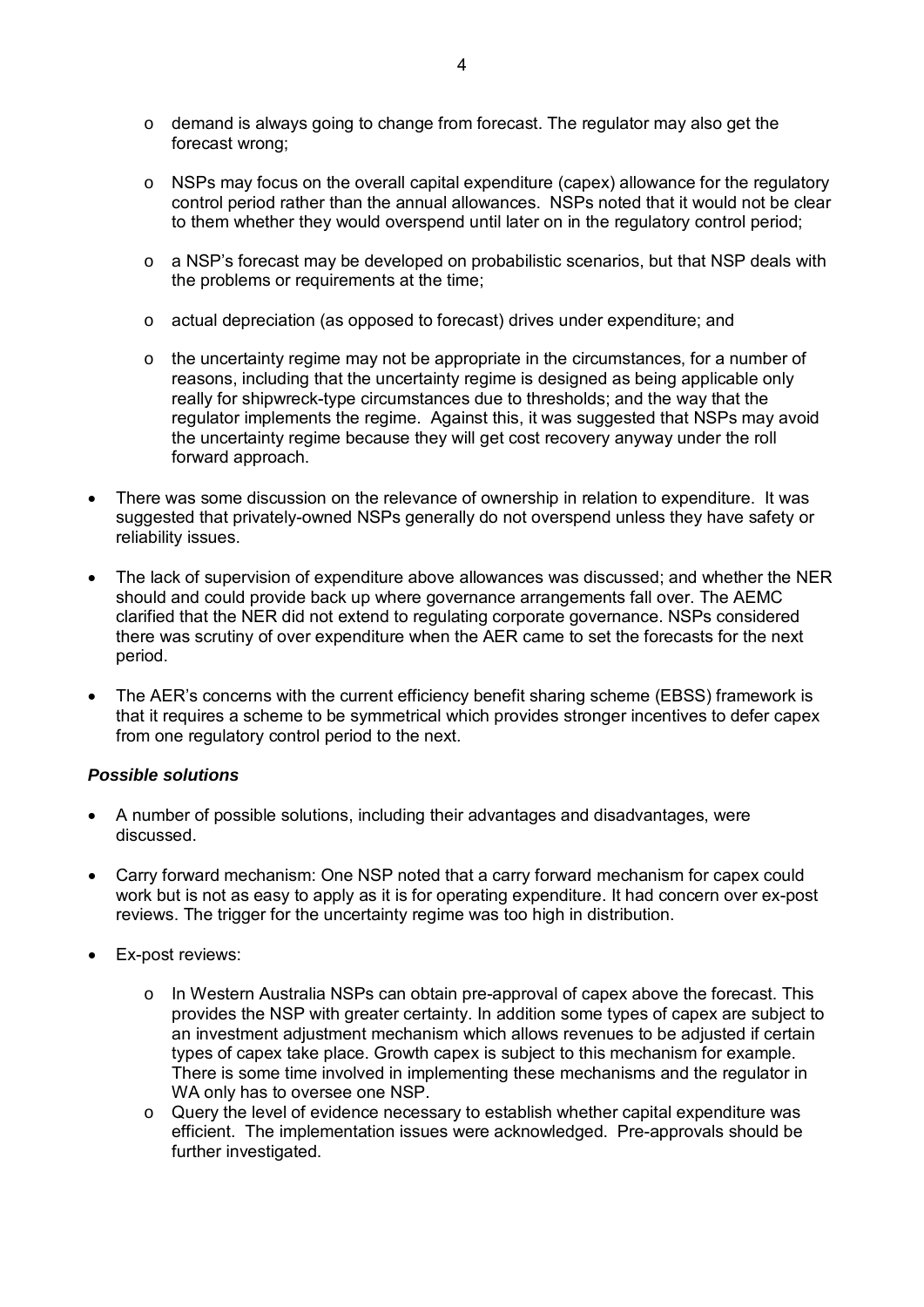- o NSPs did not support ex-post reviews. They suggested that privately-owned NSPs would not overspend under this regime, even when it was efficient to do so. It was noted that ex-post reviews are provided for in Great Britain and the US.
- AER's proposed 60/40 sharing mechanism:
	- $\circ$  NSPs suggested that this option was blunt and didn't take into account other mechanisms such as the service target performance incentive scheme. They noted that the AER had the power to strengthen capex incentives in distribution through the development of an efficiency benefit sharing scheme.
- Ofgem's menu regulation: this may be worth exploring but involves a different approach to regulation. It involves negotiation which is not the way things have gone in Australia.
- An EBSS for capex has been applied successfully in gas in Victoria. However, it was withdrawn by the ESC in electricity distribution due to concerns around difficulty in determining the reasons for under-expenditure ie whether it was through efficiency or through non-sustainable deferral. Given the lumpy nature of capex it is also difficult to use past trends to determine future requirements. For these reasons, governments were not sure whether an EBSS would work.
- Some other factors to be considered in addressing this issue:
	- $\circ$  how to ensure that the NER does not create incentives for inefficient deferral;
	- o the incentive regime should provide for flexibility;
	- o the role of the RIT-T in ensuring efficient and prudent investment;
	- o any incentive scheme needs to be clear at the outset. NSPs said it was crucial that they knew what their incentives were at the start of a regulatory control period to make decisions about whether to invest or not in certain projects.

#### *Role of consumers in the capex process*

- The difficulty for consumers to engage in the process was noted.
- One NSP noted that it tries to get customers involved before it submits its regulatory proposal. This is particularly the case for large customers. The RIT-T is also a mechanism by which customers can get involved in the transmission context.

#### *Uncertainty regime*

- NSPs suggested that applying the capex reopener and contingent project regimes to distribution was problematic due to the fact that capital projects for distribution are smaller and more numerous than in transmission
- The contingent project regime is similar to the pre-approval regime in Western Australia. The pre-approval regime there has been for major projects and has mainly been used in transmission but there have been a couple of projects identified in distribution. The threshold for pre-approval in Western Australia is \$30 million plus CPI for transmission and \$10 million plus CPI for distribution. There have not been many applications so these have been easy to manage in WA.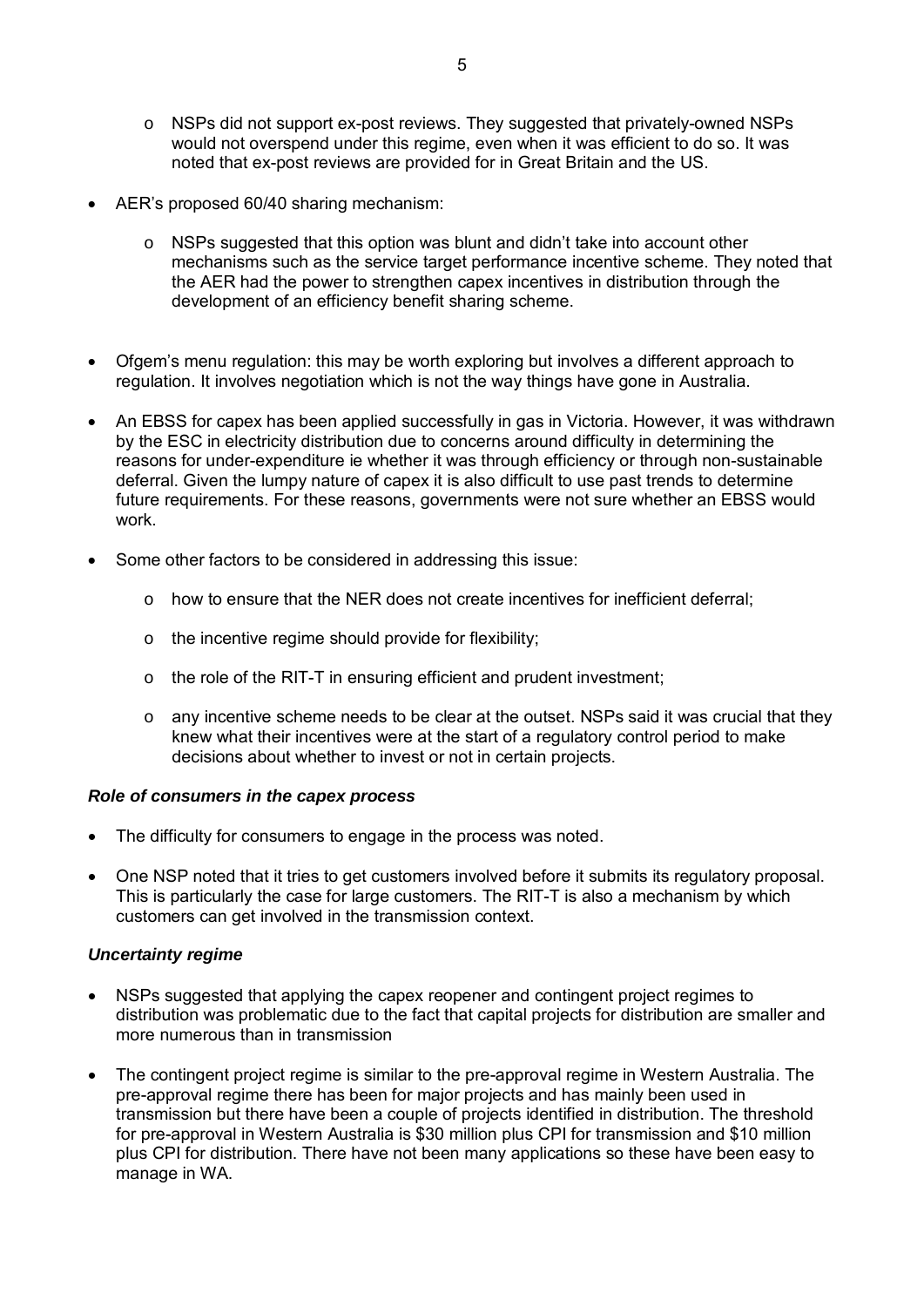- It was suggested that capex reopeners and contingent projects were more suited to transmission due to the project specific nature of transmission capex. NSPs suggested that an allowance for different scenarios could be put aside in distribution rather than basing on individual projects. Similarly, a "contingent program" regime for distribution was suggested. This was an interesting concept that should be explored further.
- The impact of changes in distribution pricing during the regulatory control period on retailers pricing structures was noted.

#### *Other incentive schemes*

- NSPs noted the AER already had discretion to develop a wide range of incentive schemes under the NER and had not used the extent of its existing powers referring to the capex EBSS in distribution. They broadly preferred that incentive schemes be tested against the National Electricity Objective and did not consider it appropriate that the AER be given this discretion. One NSP did not object to the AER having this discretion as long as new schemes were consulted on fully.
- If the AER is given this power, NSPs thought that they should be able to propose incentive schemes in the framework and approach stage of the regulatory determination process.
- It was suggested that pilot schemes could result in duplication.

#### *Actual or forecast depreciation*

- Some NSPs expressed concern about the distortionary impact that using actual depreciation has on incentives between short and long lived assets. They suggested that the use of actual depreciation creates a stronger incentive for NSPs to invest in short lived assets. This was not an intended consequence of the NER and is particularly relevant as increasingly, investment is in IT infrastructure. Some NSPs therefore preferred that forecast depreciation be locked into the NER.
- Other participants still considered that there be flexibility in the NER, along the lines that the AER has suggested in its rule change request; although some suggested even further flexibility and whether the NER should permit different incentives on different asset types.

#### *Related party margins*

- Most participants agreed that there was an issue with related party margins that would not be addressed by any mechanisms to address expenditure above allowed forecasts. However, NSPs considered it was important that the NER did not prohibit related party margin costs.
- One participant stated that it might be better for the AER to undertake an ex-post review of the methods for determining related party margins.
- Governments asked how do benefits from efficient activities provided by a NSP using a related party get returned to consumers.

## **Summary of discussions from workshop 3 – Rate of return**

Workshops 3 and 7 on rate of return issues were structured in a similar way. About half of each workshop was a discussion of the overall framework for setting the rate of return, while the second part of each workshop discussed the approach to setting the cost of debt.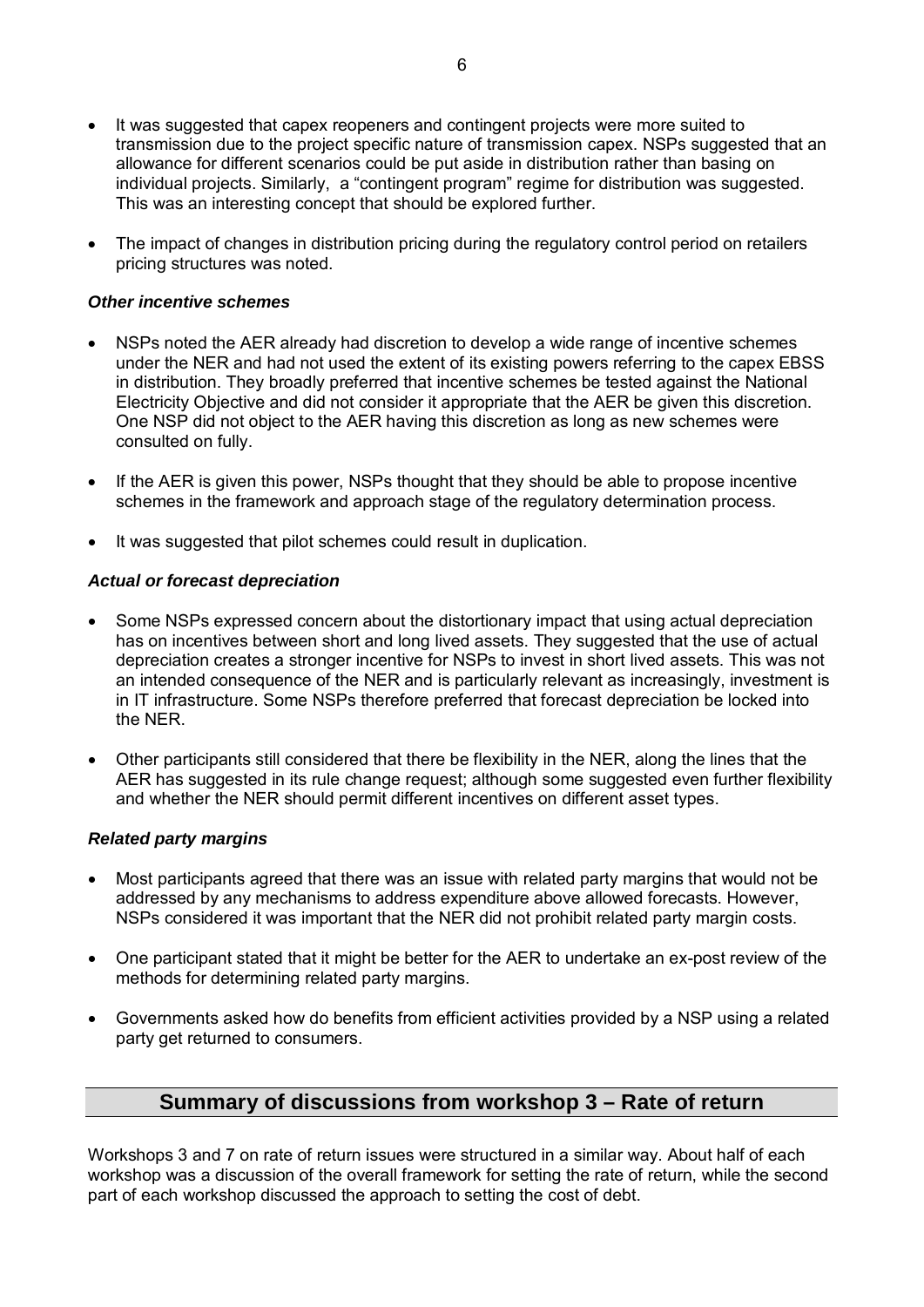#### *Part A – The framework for setting the rate of return*

- There was general agreement with the AEMC's characterisation of the current frameworks for electricity transmission and gas in the Directions Paper. The Chapter 6A transmission framework was seen as inflexible to deal with changing market circumstances, while the gas framework has many desirable qualities such as flexibility and the application of the forwardlooking cost of funds for a hypothetical efficient benchmark firm. There was some concern that the AEMC's assessment that lack of guidance on parameters in the gas framework results in "open-ended" debate may be too harsh. Although, it was recognised that the gas framework, despite the flexibility in practice often operated with the framework that the AER applied in the electricity sector.
- A number of factors were not considered, nor could have been foreseen, when the AEMC implemented the Chapter 6A rules. A number of material factors have contributed to the current difficulties, such as the GFC and the MCE's subsequent decision to avail merits review of rate of return.
- The interdependence of parameters can be considered at two levels by the AER and by the Tribunal. It was recognised that there are two aspects to the interdependence of WACC parameters. The first is the technical interrelationship, such as between the gamma and the market risk premium. The second aspect is the off-setting considerations, such as where the regulator may allow a more generous estimate of one parameter to recognise the lower estimate made in another parameter.
- The gas rules provides a better scope for the AER to consider the rate of return in its totality rather than focusing on individual parameters in detail as is the case with the Chapter 6 and 6A rules. The gas rules provide the regulator with more opportunity to undertake a number of "reasonableness checks" to ensure that the overall rate of return is consistent with market practice. Given the Tribunal's focus is on the precision of individual parameter estimations, this overall reasonableness check may not occur at the appeals stage.
- It was suggested that the overall evidence of broader evaluation of the rate of return is an open legal question about how the Tribunal is limited. Experience suggested that the AER was not hamstrung to raise the interrelationships of parameters at the Tribunal stage once the grounds for appeal have been identified. It was suggested that such issues should not be addressed as part of specific appeals, but through broader discussions, such as a WACC review.
- Some energy users did not support a framework that is based on the hypothetical efficient benchmark firm. It should be recognised that there are different degrees of precision for the values for different parameters.
- There was general agreement on the attributes the AEMC suggested for a good rate of return framework. Consumer groups noted that the attributes should also include some consideration of consumer resources and how they interact in the process. The framework should also provide an appropriate degree of certainty for consumers.
- It was suggested that the AER's role is not to be a consumer advocate. There was a need for a broader consumer involvement in the rate of return determination process.
- Electricity NSPs generally favoured a common framework for transmission and distribution based on the current Chapter 6 rules with some modifications.
- It was noted that establishment of a common rate of return framework should ensure that different parameter values can be adopted depending on the risk/incentive arrangements that may be applied by the regulator to a network business as part of the determination.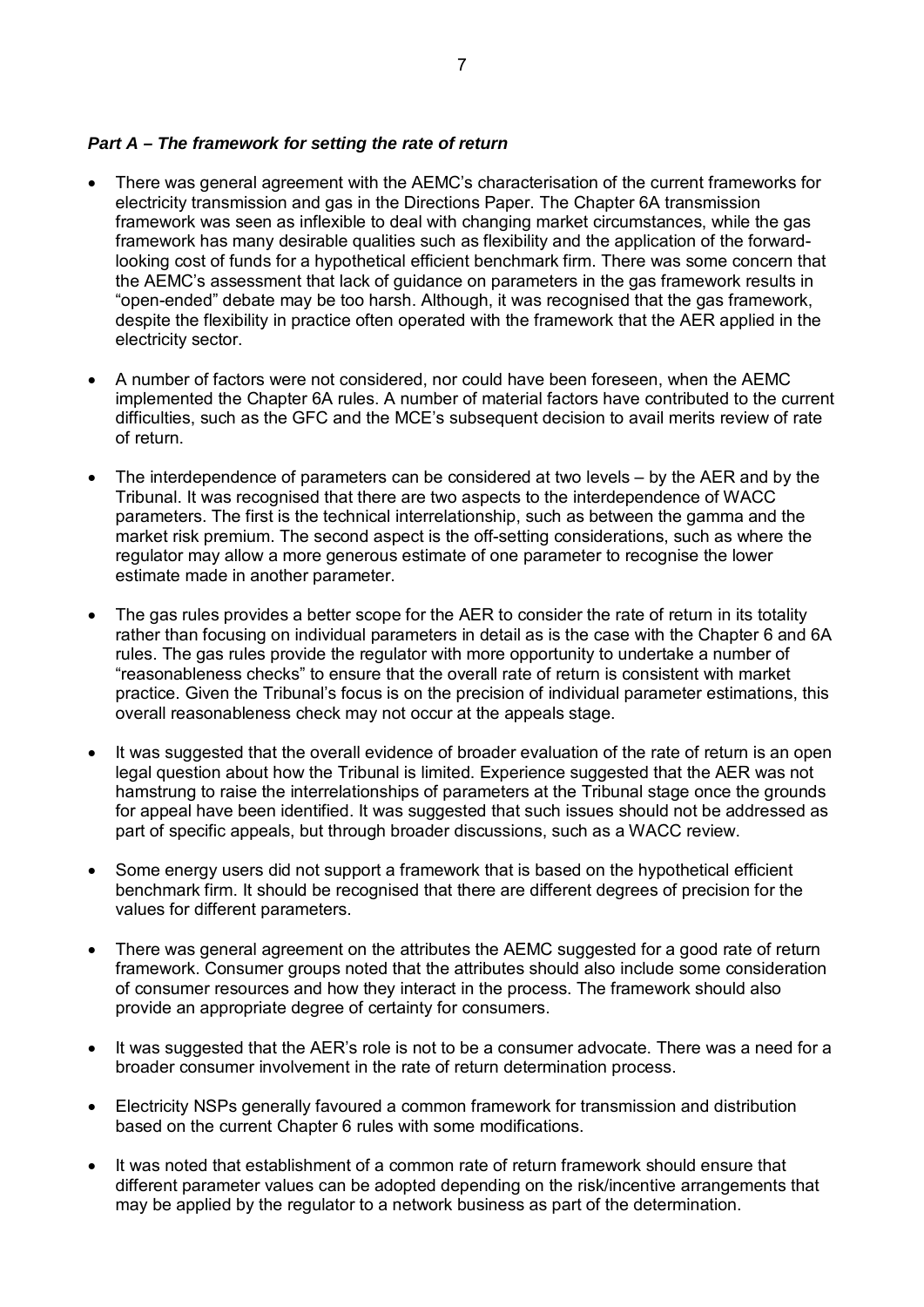- There was some support for a common rate of return framework that allowed different parameter values to be adopted for different network businesses if it was warranted. However, there was some preference for codification of the post-tax CAPM approach to WACC across all electricity and gas network businesses. The framework should still allow for the rate of return to be cross-checked for reasonableness.
- The use of ranges for parameter estimates was discussed. It was recognised that estimation of some parameters in the WACC was not an exact science and different values can result depending on the subjective judgement of the regulator. There was support to make better use of ranges, so long as the regulator still applied integrity and rigour to individual parameter estimations. The regulator should still be required to make a point estimate for each parameter at the time of the determination.

## *Part B – cost of debt*

- Discussion commenced with the question on whether it was the framework for determining the cost of debt that was the problem or the way in which the regulator has applied the existing rules.
- It was noted that Tribunal decisions on debt risk premium (DRP) since the rule change requests were lodged may be instructive. For example, the Envestra appeal decision. It was also noted that the premise of the AER that it is constrained by the current rules on DRP is not borne out in its recent draft decision for the Powerlink and Aurora Energy determinations. Discussion focused around whether the Tribunal decisions and the AER's approach in the Powerlink and Aurora Energy decisions means that the benchmark for DRP estimation may not be a problem and that the AER has the ability to consider a broader sample of corporate bonds..
- It was noted that benchmark specification is a measurement issue. There was a range of views among NSPs and consumer groups about what the benchmark should be. NSPs supported the use of a 10 year benchmark as it more closely reflected the debt tenor they seek to reflect investment in their long-lived assets. Consumer groups questioned whether this benchmark was right and pointed to market evidence.
- There was broad support for further investigation of using the trailing average approach to estimating cost of debt as proposed by the EURCC rule change request. However, it was noted that there were many practical and implementation issues to be considered before making such a significant change in approach. It was also suggested that the AEMC should carefully consider the implications of allowing this approach as it raises a fundamental question of regulatory design. An analogy was drawn that demand forecasting is a difficult task, but the regulator does not adopt a trailing average approach to demand forecasting. The trailing average approach with annual adjustments to prices for cost of debt may run counter to the incentive properties inherent in an ex ante regulatory framework.
- It was suggested that when raising debt for investment, investors have no certainty whether they will get a positive return on their investments. Different NSPs will have different practices of risk management for their investors. Some had preference for a trailing average approach as it meant that refinancing risk could be managed more regularly.
- Questions were also raised around the treatment of risk free rate in determining the DRP. That is whether the risk free rate would also be smoothed or would the spot rate be used? Concerns were expressed by some NSPs that it was not appropriate to smooth the risk free rate because it is not possible to hedge against the underlying interest rates. Any smoothing of the risk free rate would cause it to diverge from the prevailing spot interest rates.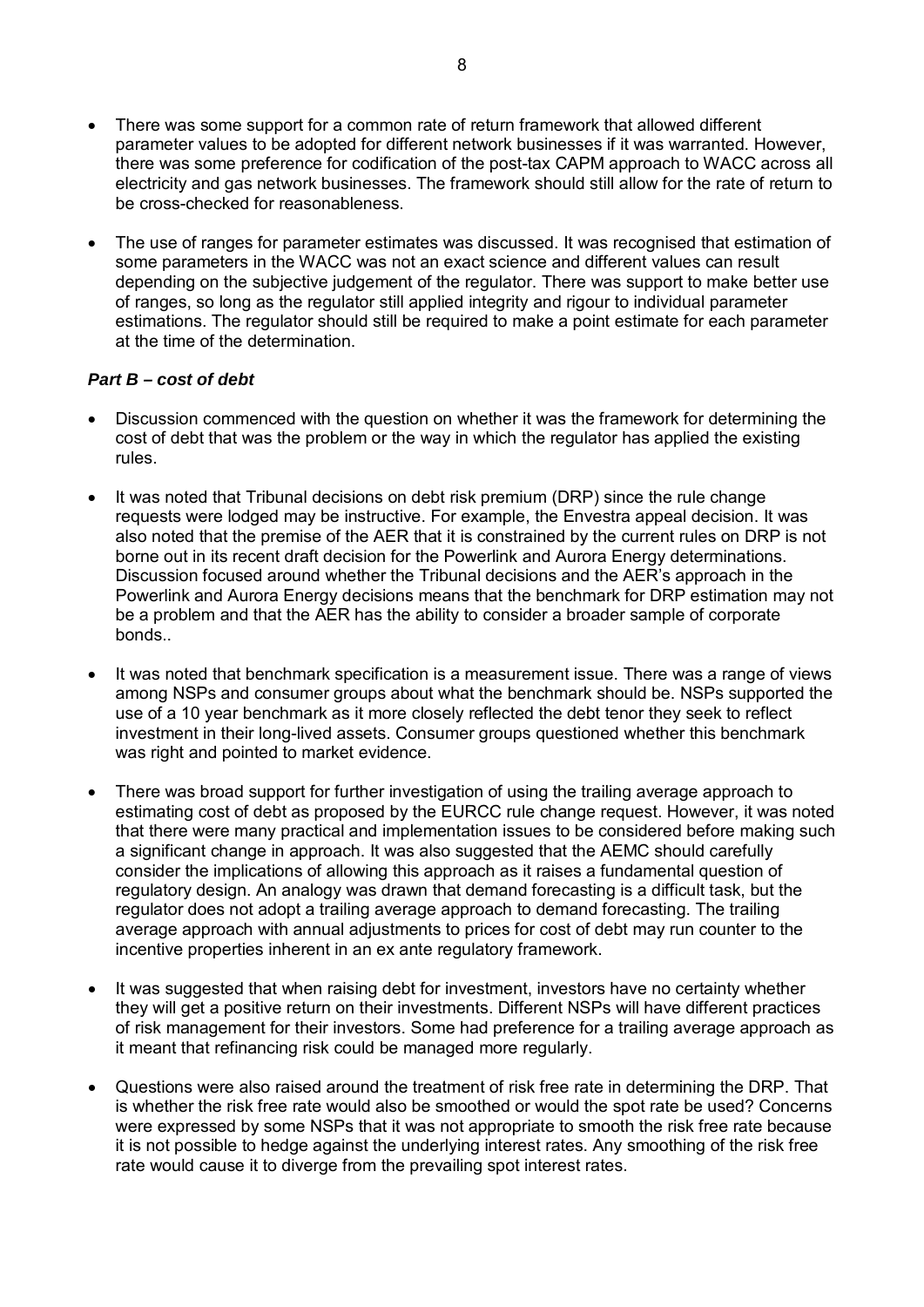• Discussion at the workshop concluded with the EURCC's proposal to determine the cost of debt for government-owned NSPs differently to privately-owned NSPs. Consumer groups representing energy users as well as EURCC expressed strong disagreement with the AEMC's rejection of the EURCC's proposal on this issue. Views were expressed challenging AEMC's basis for its conclusions with respect to: input/output market distortions, application of competitive neutrality principles, recovery of government fees are another form of tax; distortions in network pricing signals, and implications for future divestiture of government-owned assets.

## **Summary of discussions from workshop 4 – Regulatory process**

## *Late submissions*

- Some consumer groups support the AER's proposal to limit NSP submissions. They consider that this would incentivise NSPs to provide its best regulatory proposal, and improve consumer group engagement. They suggest that there has been evidence of material differences (and therefore increased prices) between the revised regulatory proposals and the AER's requirements in the AER draft regulatory determination, which could be attributed to gaming, as NSPs have sufficient time to prepare their regulatory proposals.
- NSPs disagreed with the claims of gaming and questioned whether there was any evidence to substantiate those claims. One NSP provided an example where a NSP submission was provided which resulted in a reduction in capex/opex allowance.
- Some gas service providers considered that any proposed changes to the regulatory determination process should not be made to the current gas regime, as they consider the current regime is appropriate.

## *Voluminous information*

- NSPs regard the reason for voluminous information is as a result of the regulatory information notice (RIN) (for distribution) or information guidelines (for transmission) issued from the AER. As it is a legal instrument, NSPs make sure they comply with the provision of information on time in accordance to the RIN or information guideline requirements. In addition to the RIN and information guidelines, the AER also requests additional information after NSPs submit their regulatory proposals. However, NSPs queried whether the volume of material requested by the AER under the RIN is always necessary or useful.
- One NSP has improved the way they present their information to the AER. This was as a result of feedback that this NSP received from the AER.

## *Confidential information*

- Assessing confidentiality claims can be resource intensive and constrained by the current regulatory determination timeframe. General consensus that there can be improvement in transparency and processing of confidentiality claims in NSP regulatory proposals.
- Some NSPs are improving how confidential information is presented to the AER. NSPs are proposing the development of protocols to address how confidential information is dealt with. The protocols could include alternative approaches to addressing confidential information such as a limited disclosure agreement with interested stakeholders.
- The non-confidential information provided as part of the RIN requirements may not be seen by all stakeholders. Generally, only the regulatory proposal is published by the AER.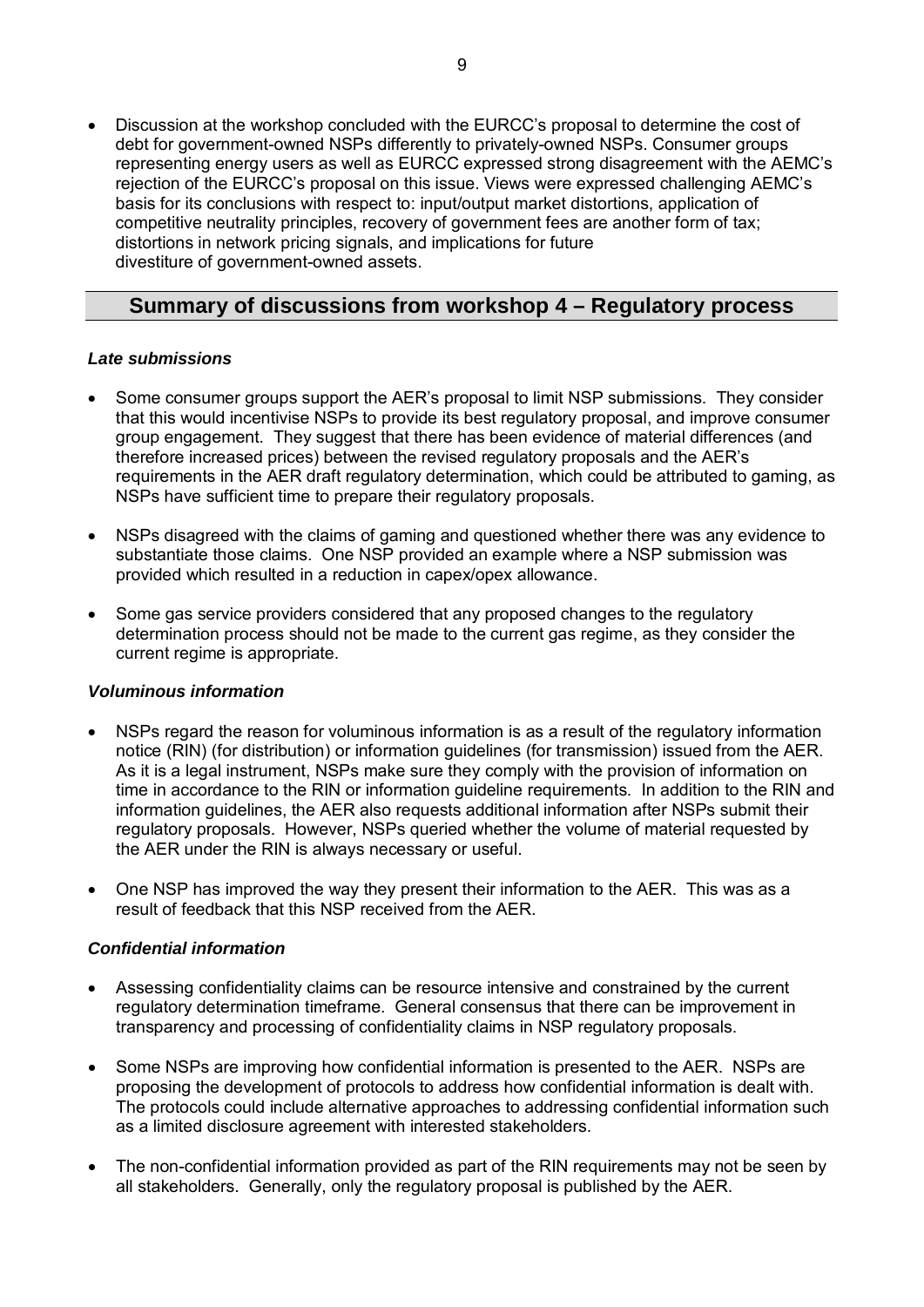• NSPs considered that the AER could provide more information to stakeholders and should consider an information portal to allow for the sharing of that information.

## *Delaying final regulatory determination*

- Delaying the making of the final regulatory determination did not receive much support. This is because there would be a flow-on effect on the annual pricing proposal process, which follows after the regulatory determination process. The current time period for a DNSP to submit its pricing proposal is limited enough.
- For jurisdictional regulators, their current retail pricing schedule is contingent on the AER regulatory determination process. Delays to the AER process would impact on the jurisdictional timeframe.

#### *Commencing regulatory determination process earlier*

- General support for commencing the regulatory determination process earlier.
- NSPs support the proposal to extend the time so that they can have sufficient time to prepare their revised regulatory proposals, and engage with other stakeholders if a cross-submissions stage was introduced. To facilitate this, the process should be commenced earlier (say three months). Commencing the process earlier could mean that the process is finished earlier and allow for more time for DNSPs to prepare their annual pricing proposals, following the final regulatory determination.
- General consensus that the current process for the making of regulatory determinations more detailed and structured than prior to the operation of Chapter 6 and Chapter 6A and that it was now necessary to look at expanding and improving the current regulatory determination process.

#### *Improvement of the consumer engagement process*

- One way to facilitate an improved consumer engagement process is for a formation of a national consumer peak group.
- Another consideration is the inclusion of a mandatory issues paper stage. It was noted that some jurisdictional regulators already do this, which is seen to provide an additional consultation opportunity for consumers. The ACCC has also previously had an issues paper stage. The benefit of an issues paper is that it provides a map of the consultation process, and contains distilled information with reduced complexity that is "consumer friendly". This idea received general support, including from consumer groups.
- Even though the issues paper is currently optional, the current timeframe is too limited to facilitate an issues paper stage. If it was to be implemented, then the current timeframe would need to be extended.
- The AER currently makes use of a consumer consultative group as a way to engage with consumers during the regulatory determination process. In contrast, consumer groups considered NSPs need to be more proactive and engage with them further, especially prior to the regulatory proposal. Early consumer engagement could address local specific considerations. The distribution network planning rule change and the Power of Choice Review may address some of these issues.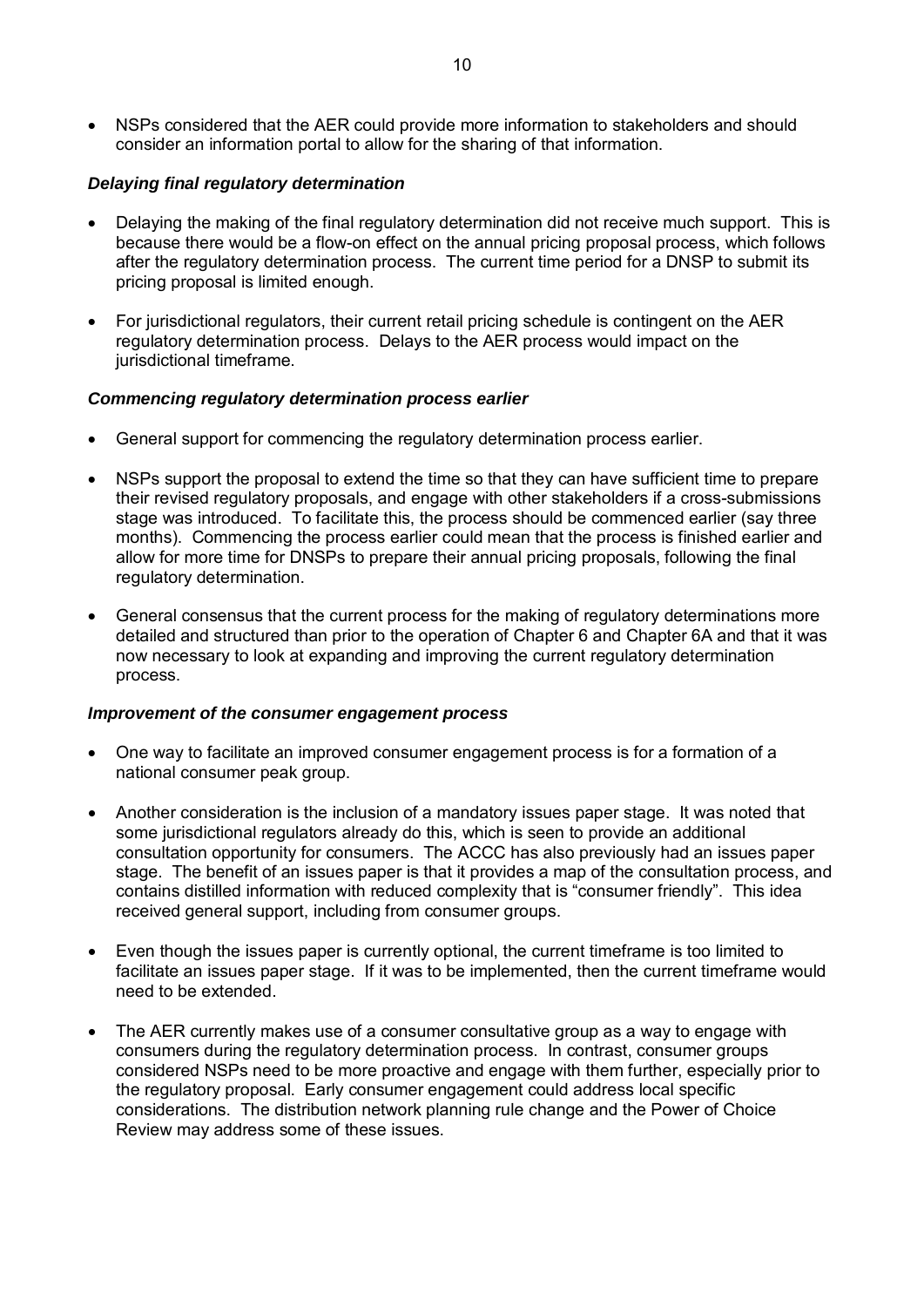#### *Cross-submissions stage*

- The cross-submissions stage is similar to the process used by the NZ Commerce Commission. In NZ, submissions are limited to issues raised by the regulated business. Some NSPs consider this as a way to bring forward new evidence.
- An issue with the cross-submissions stage is how much time should be afforded to such a process.

#### *Framework and approach paper*

- A cause for voluminous information in the RIN may be related to capex and opex forecast expenditure information. The framework and approach paper could reduce this by including an agreed method for calculating forecast opex and capex. This proposal would also allow all stakeholders to be engaged on this significant issue, and the regulator would be able to know upfront the NSP's underlying calculation method when it receives the regulatory proposal.
- NSPs questioned the benefit of including a capex and opex forecast calculation method in the framework and approach paper, given that NSPs already provide this information to the AER. A consumer representative pointed out that the difference between current NSP practice and the proposal is the proposal includes other stakeholders such as consumers in the process.
- Some NSPs regard service classification in distribution as being stable once it has been established. Similarly, incentive schemes may become more homogenous following the transition from the jurisdictional arrangements to the AER. These reasons could support making the framework and approach paper an optional stage. The framework and approach paper may be required when there is a foreseeable change such as when a non-contestable service ought to become contestable.
- Opinions varied on the degree of certainty that should be placed on the framework and approach paper. One NSP prefers more certainty in the framework and approach paper such as locking in the control mechanism for standard control services. Another suggestion is for the AER to indicate in the framework and approach paper how the AER would assess capex; however, this may be difficult for the AER to establish from the start unless it has knowledge of the calculation method for capex and opex. Another NSP considered that some certainty in the paper is necessary but should not result in a mini regulatory determination process.
- General consensus that the control mechanism should remain locked in the framework and approach paper and the formulaic expression used in the control mechanism can be departed from. However, the trigger for changing the formulaic expression was a moot point.
- Consumer groups considered that the framework and approach paper, including on incentive schemes, should be retained as it is beneficial to the public. This is in spite of an apparent lack of consumer submissions during the process, especially with respect to incentive schemes.

#### *Material errors*

- Addressing material errors may at times be constrained. Once the merits review process commences, the regulator may be operating outside of its jurisdiction to correct the material error. Another constraint relates to the narrow scope of the Chapter 6 provisions for revocation and substitution of the revenue determination, which could prevent the correction of errors outside of that scope.
- General consensus was that further evidence needs to be provided to support the AER proposal to expand the scope for material errors in the rules.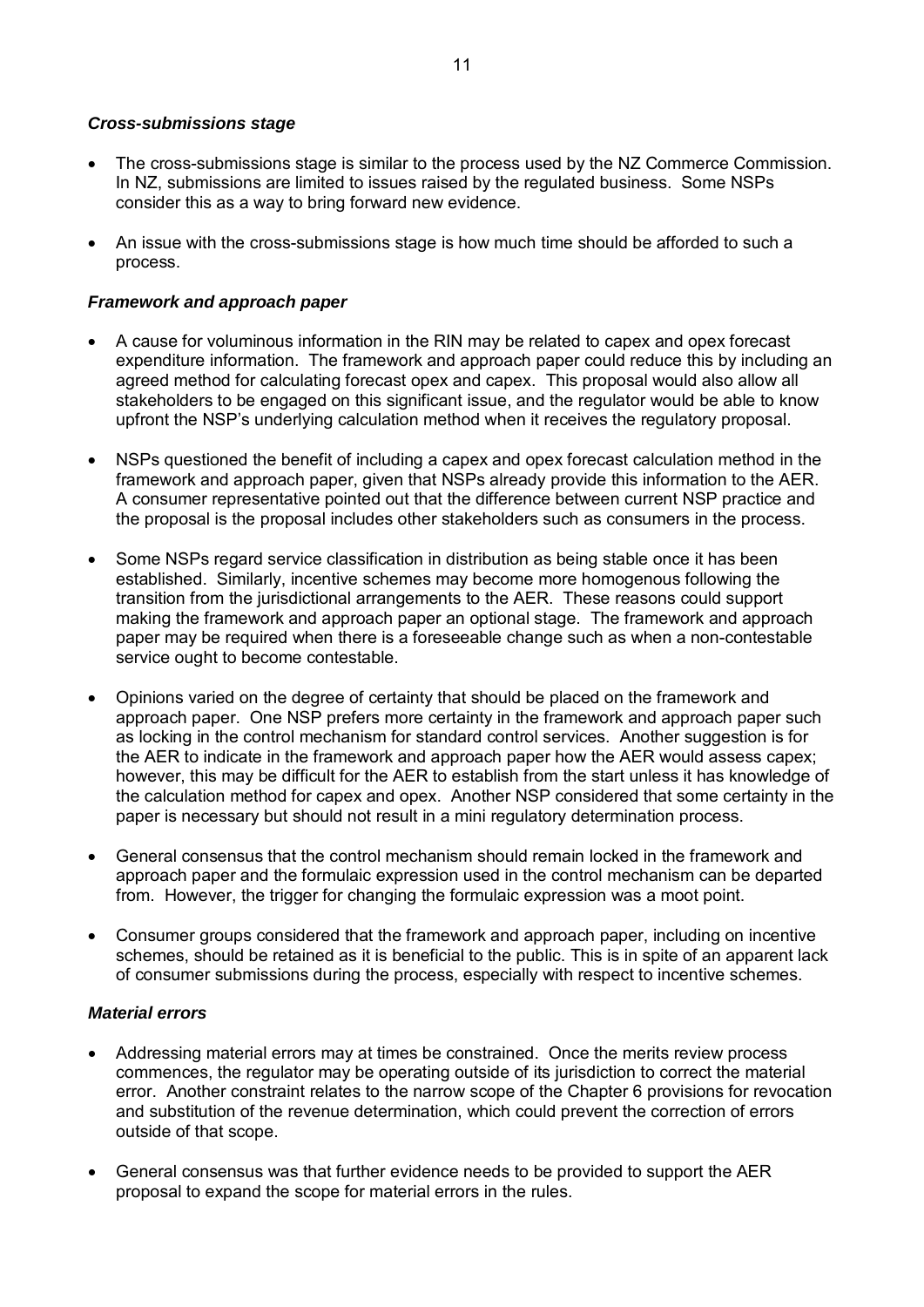## **Summary of discussions from workshop 5 – Capex/opex allowances**

#### *Constraints on the AER*

- As with workshop 1, discussion commenced with general disagreement from participants of whether the AER has been constrained in practice.
- In addition to comments made in workshop 1, a comment was made that there is a shortage of AER resources that may affect the way it applies the rules.
- Some participants argued that it is appropriate for the AER to have constraints. The AER should not move too far away from the proposal.
- One participant suggested the using of ex post processes to provide mechanism to deal with unders and overs in respect of the original forecast. A "claw back" mechanism has been considered in other states.
- It was noted that apart from the issue of whether it is a two stage process, two questions need to be answered:
	- o Is there a problem?
	- o Where is the problem?

## *Driver of the increasing prices*

- It was suggested the AER should take into account affordability. At moment the prices are increasing dramatically. Network charges are also increasing significantly.
- A response was that the AER has provided downward pressure on NSPs' revenues.
- One participant noted that the rules can't be a substitute for governance or the actual behaviour of the regulator.

## *Businesses' proposal*

- There were similar discussions as in workshop 1. It was observed that the AER's problem is with the second stage of the process for assessment. It needs to know how it should proceed if it obtained a very different estimate from an NSP's forecast. NSPs stated that businesses have an incentive to provide the correct forecast in their proposal, therefore the possibility to get a significantly different estimate is small.
- It was noted that more information could be taken into account by the AER in assessing expenditure forecasts. However, the AER is constrained in making adjustments at the second stage of the process.
- In respect of applying benchmarking, it was accepted that the AER can't use benchmarking by itself to determine a substitute allowance, and that the AER must consider the NSP's proposal.

## *Evidentiary proof*

• Following some discussion it was decided that this is not a significant issue, since the AER, as a decision maker under administrative law, will always issue decisions supported by reasoning.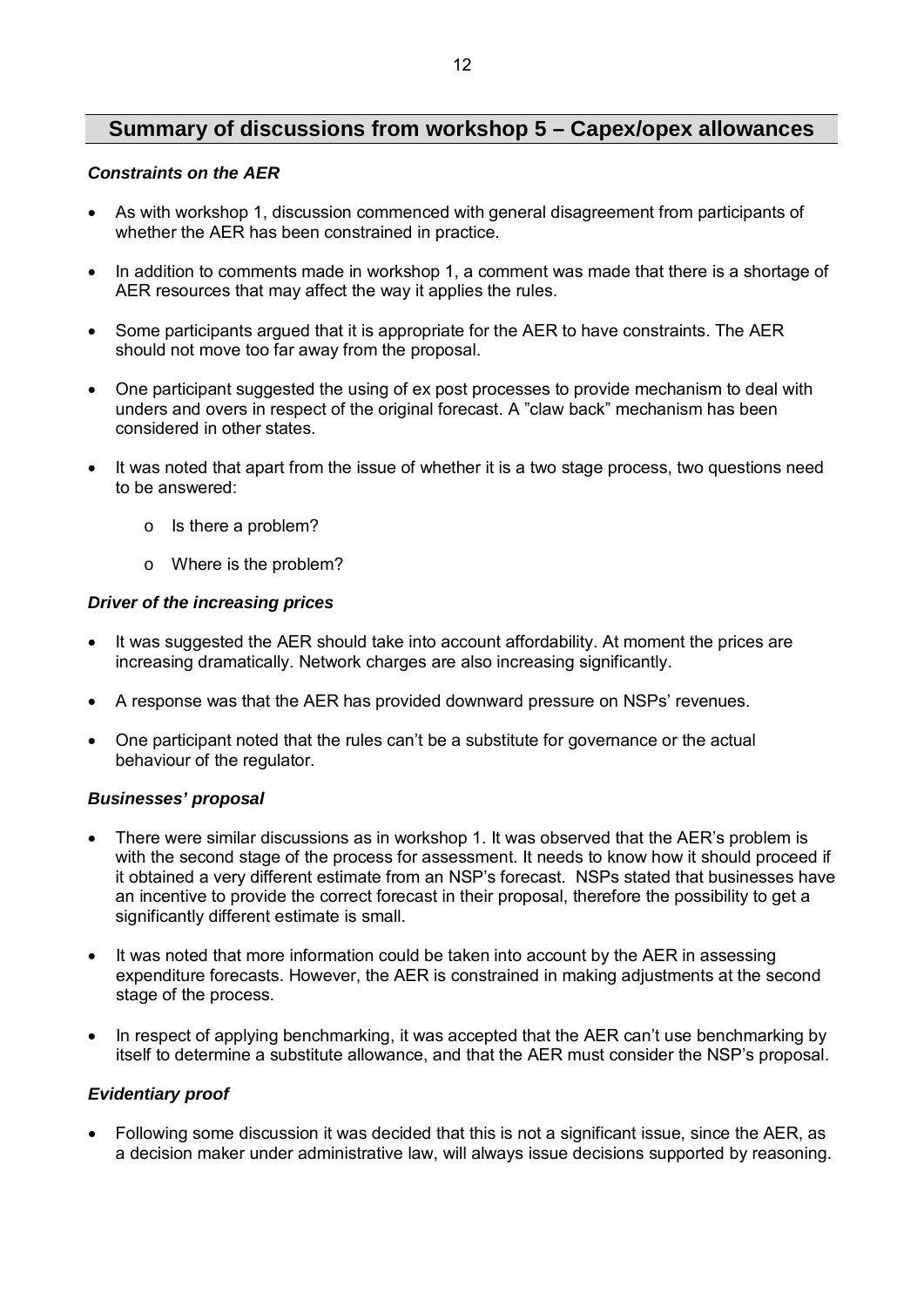## *Techniques for assessment/line by line assessment*

• As discussed in workshop 1, it was noted that the AER should be able to have other tools for its assessment. It was also noted that the AER will not be able to do a line by line assessment of the entire proposal.

#### *Benchmarking*

- One participant commented that the provisions in the current rules in respect of the AER taking into account the individual circumstances of an NSP are not very clear in respect of what that means for benchmarking.
- Participants also questioned whether there was a need to benchmark regarding specific elements/criteria and also questioned who is going to set out these criteria.
- Some participants suggested removing the word "circumstances" or removing the provision entirely. However there was no general agreement.

#### *Publishing material*

• The issue of whether the AER should publish analysis undertaken between the draft and final determinations prior to the final determinations was discussed. While there was no agreement on how this should be resolved, many participants felt there should be a process for new analysis such as this to be published in advance of the final determination.

## **Summary of discussions from workshop 6 – Capex incentives**

#### *The AER's proposed 60/40 sharing mechanism*

- The AER came up with its 60/40 sharing mechanism proposal to address the issue that some NSPs have regularly overspent their allowance.
- It was noted that there are already strong incentives in the NER to defer expenditure to the next regulatory control period and an EBSS for capex could increase the strength of this incentive.

#### *Reasons why a NSP may spend more than its allowance*

- A number of reasons why a NSP may spend more than its allowance were discussed. They included:
	- o NSPs may spend more than efficient levels of capex where there are differences in NSPs' regulated and true costs of capital. Approaches to corporate governance may also be relevant;
	- o the AER and/or the NSP did not get the demand forecast right;
	- o there are practical issues around getting capital projects to come in on forecast. Conditions are dynamic and constantly changing;
	- o exogenous events; or
	- o the NSP makes a decision to invest based on the incentives provided under the service target performance incentive scheme.
- Businesses that have large capital projects in competitive markets will prioritise their investments to ensure that they do not spend more than they have budgeted for at the end of a period.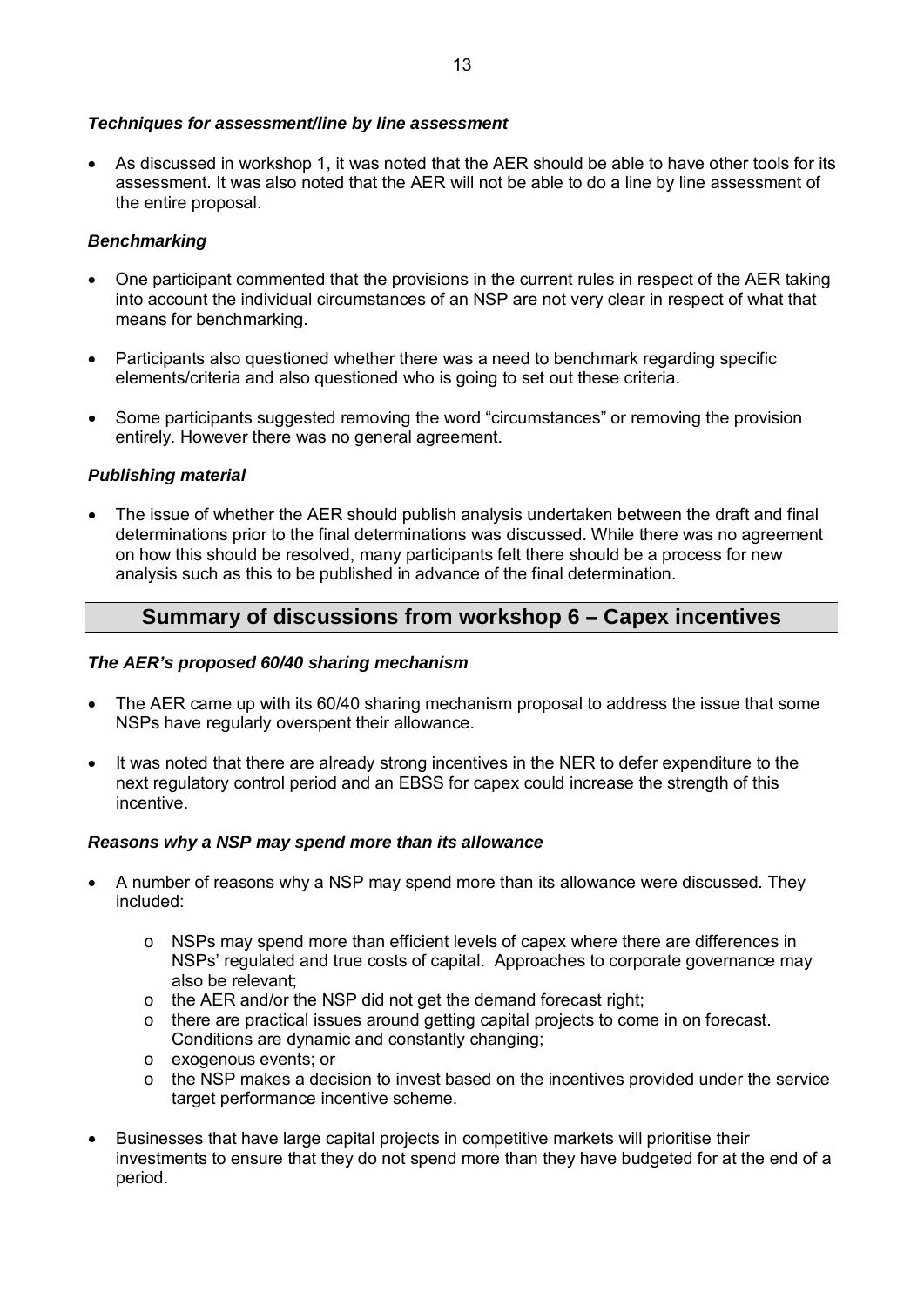- Rather than just focusing on over spending the focus should be on strengthening the incentive to underspend.
- NSPs considered that the lack of scrutiny of overspending has been overstated. The AER has full sight of over or under expenditure by NSPs at the time it determines NSPs revenues/prices.

#### *Possible solutions for dealing with capex incentive problems*

- In discussing possible solutions for dealing with capex incentives, a number of points were raised, including:
	- o NSPs considered that the AER should have attempted to develop an EBSS for capex.
	- o One stakeholder noted that deferral within period is not necessarily a bad thing and that an annual target/continuous incentive would remove the incentive to defer. Efficient deferral should be rewarded.
	- o The distribution network planning framework and the RIT-D may have a role to play in ensuring efficient investment.
	- o Ex-post reviews may create an incentive for NSPs to exercise constraint. NSPs consider that ex-post reviews could add up to six months to the regulatory cycle.
	- o The Ofgem capex rolling incentive mechanism now works on a two year basis to incentivise companies to respond to these incentives.

#### *Role of consumers in the capex process*

• There is a role for NSPs to improve negotiation with consumers, particularly representatives of residential and small business customers.

#### *Uncertainty regime*

- The application of capex reopeners and contingent projects in distribution is problematic as there are fewer large projects and more smaller projects than in transmission. An application to the AER under the uncertainty regime would be similar to a determination in itself. For transmission the contingency projects regime works well and it removes risk for NSPs.
- The materiality threshold of one per cent of the annual revenue requirement applied to distribution for cost-pass throughs proposed by the AER is a large project in distribution. On the other hand, the threshold should not be set too low such that the AER is not continually assessing applications.
- As an alternative, NSPs could be provided with a menu of options for demand and exogenous events when their allowances are set to encourage them to forecast accurately.
- The impact that the uncertainty regime has on the ability of retailers to set and structure their prices was noted.
- A NSP should be able to seek cost pass throughs for material exogenous events (with guidance on what is material). The NSP can manage non material events through re-prioritising capex. The threshold would need to be set at an appropriate level. There may also need to be a review mechanism for these decisions.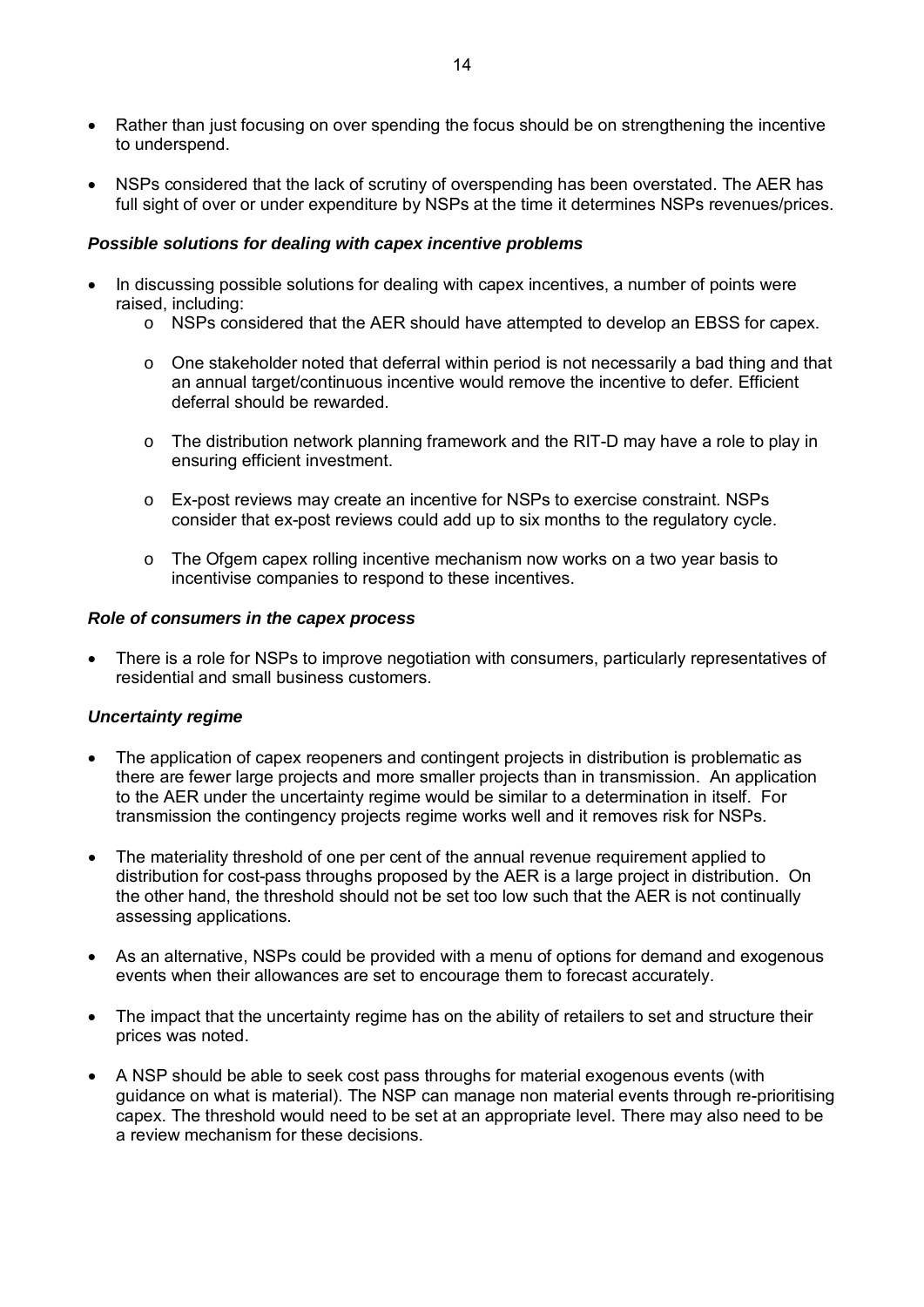#### *Other incentive schemes*

- Large energy users agreed with the AER having broad discretion to develop incentive schemes. There would be a consultation process to develop any new scheme.
- NSPs considered that the AER had enough discretion already but if additional discretion was provided then the financial incentives needed to be carefully considered. Paper trials should be considered.

## *Related party margins*

• The issue in part concerns the fact that all capex incurred is rolled forward from one regulatory control period to the next without any supervision or scrutiny.

#### *Actual or forecast depreciation*

- Views expressed included:
	- o NSPs may not respond to the different incentives created between short and long lived assets by using actual depreciation.
	- $\circ$  there are additional administrative costs associated with using actual depreciation (forecast depreciation is already calculated for the purposes of determining a NSPs revenues). Forecast depreciation should be locked into the rules.
- The difference in incentives between short and long lived assets created by using actual depreciation will become more of a material issue with a move towards smarter networks.

## **Summary of discussions from workshop 7 – Rate of return**

## *Part A – The framework for setting the rate of return*

- There was general agreement from participants that the Chapter 6A framework has proved to be too rigid. Electricity NSPs considered that while Chapter 6 is a much better framework, there are areas that can be improved. Views on the gas framework were also consistent with comments from workshop 3, in that the flexibility provided in the gas framework to determine the rate of return is very desirable. It allows for prevailing conditions in the market for funds to be taken into account. It also benefits from allowing consideration of more than one model for determining the cost of equity, unlike the electricity rules.
- It was also noted that while the AER's approach to date in applying the gas framework largely involved imposing WACC methodologies established under the electricity frameworks, it was commendable to the extent that its decisions on those methodologies were transparent.
- Electricity NSPs expressed the need for the rate of return framework to factor in the need for investment certainty. It was suggested that investment certainty should be one of the key attributes that AEMC consider. However, it was also recognised that providing investment certainty in the rate of return involves a trade-off with flexibility. There was strong support from electricity NSPs for a modified Chapter 6 framework for TNSPS and DNSP that:
	- o considered prevailing conditions in the market for funds;
	- o recognised interrelationships between parameters; and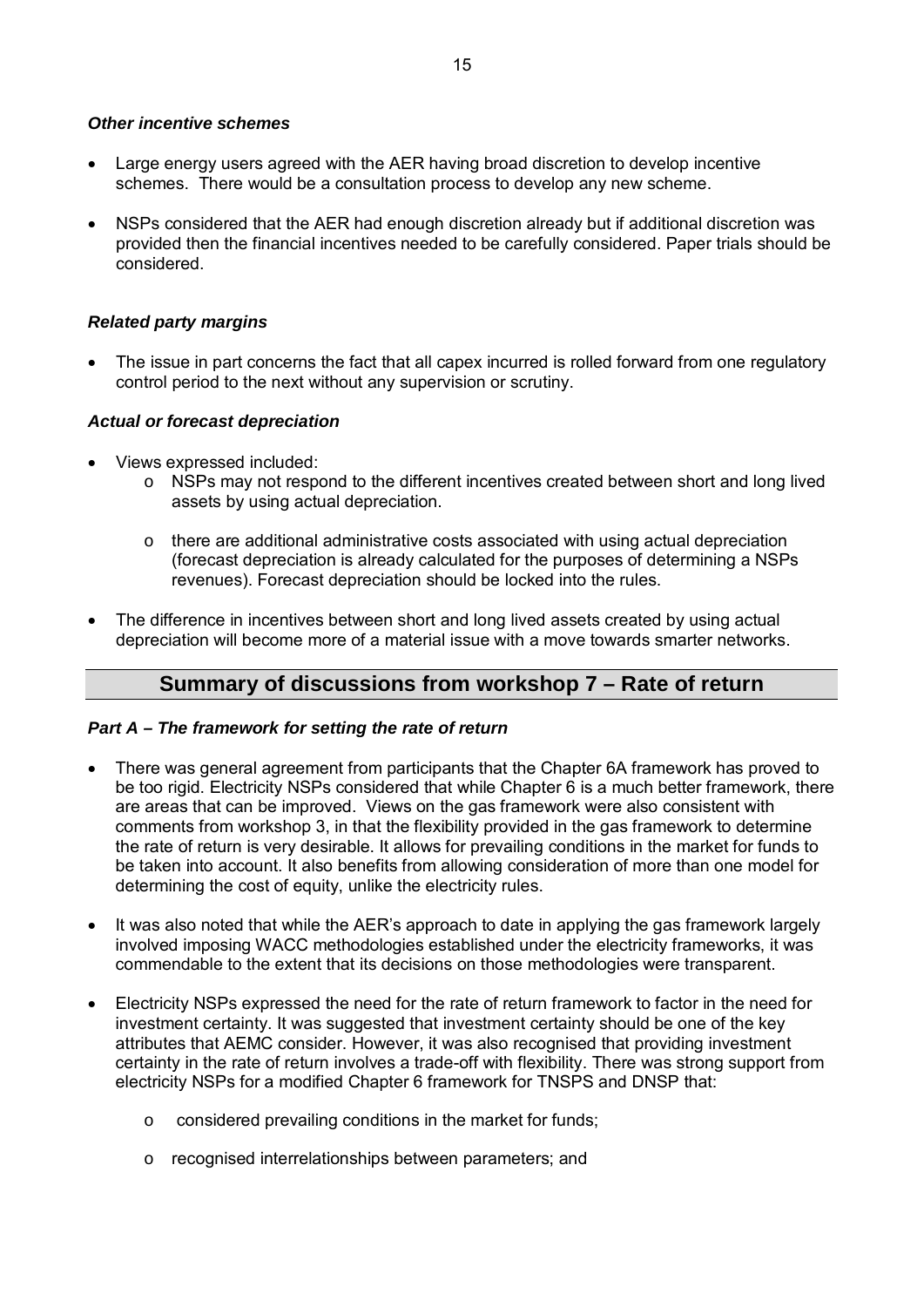- o provided the flexibility to use other cost of equity models to test for reasonableness of the estimates.
- Consumer and energy user groups expressed the view that the current frameworks were not delivering efficient rates of return that a business would expect in a competitive environment. They were of the view that the rates of return allowed by the AER were far in excess of what was being achieved by businesses in other unregulated sectors, facing greater risks. Consumer groups advocated greater use of benchmarking of WACCs through the use of other financial ratios that are publicly available for competitive businesses.
- It was that noted that there are two features of the Chapter 6A framework that may warrant some consideration. These were:
	- $\circ$  the WACC determined for TNSPs provides a point in time estimate. This allows for the WACC to be considered holistically where many parameters are not industry specific and exhibit stability; and
	- $\circ$  the WACC reviews conducted every 5 years effectively set up the methods that can be used in other frameworks, such as gas. This also assists in more effective consumer engagement in terms of better use of their resources by engaging in one process periodically rather than on a determination by determination basis.
- Consumer groups and energy users in this session echoed similar sentiments expressed in workshop 3 about the need for better consumer engagement in the rate of return determination. It was suggested that consumer engagement can be enhanced by having periodic WACC reviews and by codifying certain methodologies in the rules to mitigate resourcing issues from determination-by-determination debates as is currently the case with Chapter 6 and the gas rules.
- There were some suggestions that determination-by-determination consideration of rate of return does not necessarily have to involve a full WACC review. It can take an incremental form where the regulator only considers new evidence from its previous decision for a NSP. It was also suggested that under this approach, there may be some role for periodic WACC guidance papers from the regulator. However, this guidance should be informative, not determinative.
- It was stated that ideally, the incremental approach to rate of return determination is its preferred model. However, it was noted that there were some practical issues with this approach such as the timing of Tribunal decisions on appeals and the overlap of the timetable of regulatory decisions. This meant that it would be difficult to establish a precedent to apply to future decisions with any certainty.
- There was some discussion about the application of the current persuasive evidence test. The was a view that the current requirement of persuasive evidence is open to extremely wide interpretation and without any specific guidance from the Tribunal so far, it remained a key issue. It was recognised that there was a need to clarify the policy intent of the application of the persuasive evidence test.

## *Part B – cost of debt*

• Discussion commenced with consumer groups highlighting their view that the cost of debt allowances for NSPs are not meant to be a source of profit. It should only provide compensation for their debt costs. The current approach is too generous because the benchmark used is not appropriate. They noted that market data showed that NSPs were raising debt at levels significantly lower than the allowances provided in their determinations.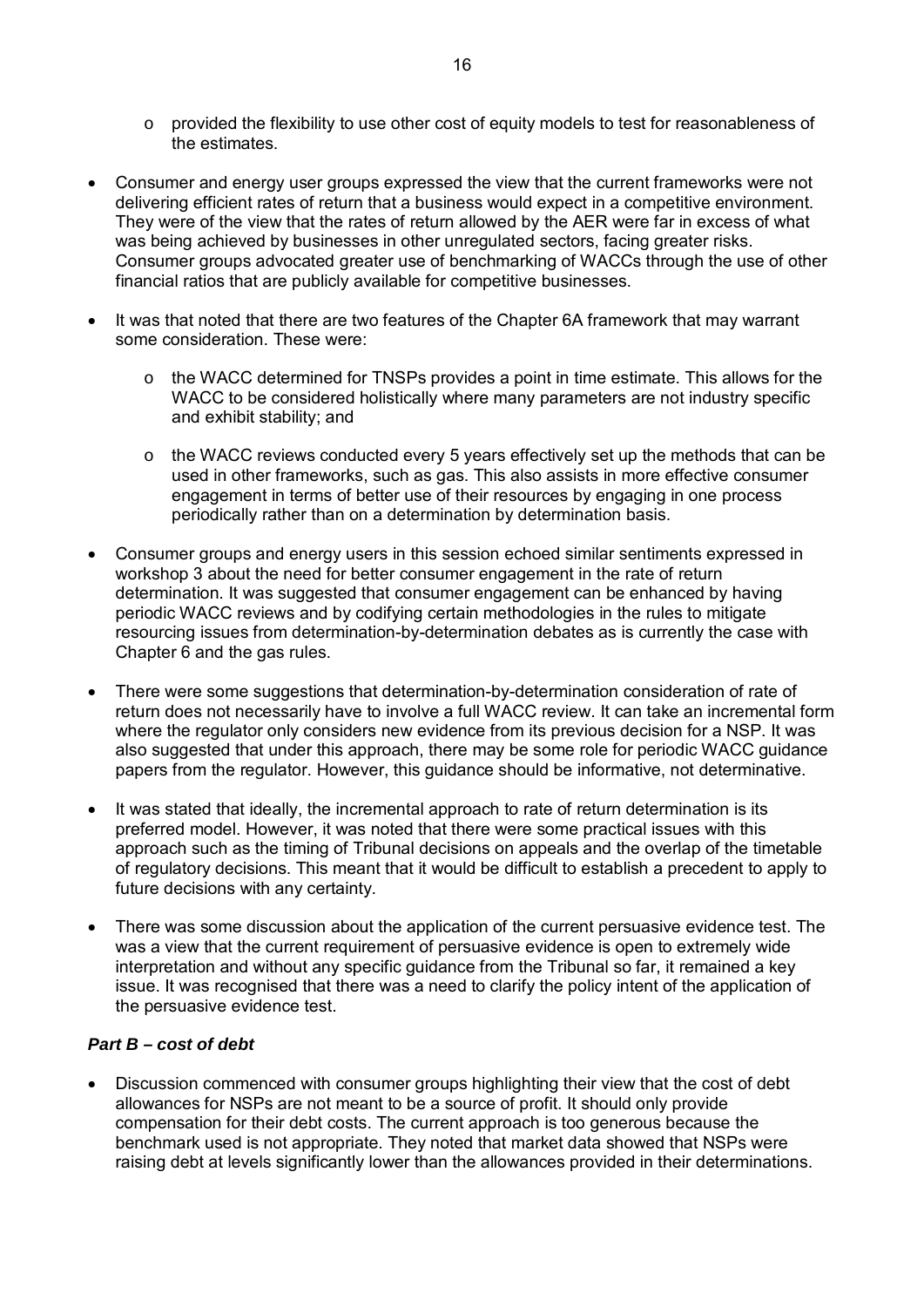- NSPs noted that a point in time spot DRP cannot be accurately compared to the allowances determined at the time of their determinations. NSPs refinance a majority of their debt around the time of their determinations, and spot interest rate margins do not reflect this.
- While NSPs were supportive of consideration of the EURCC's trailing average approach to DRP, they were concerned with the precise way in which it would be applied and how it would affect their ability to refinance their existing debt to adjust for any risks from changing the approach. Consideration of transitional provisions was suggested.
- In addition, NSPs favoured the application of a trailing average approach to the DRP component of cost of debt and not the risk free rate. Discussion also included whether any changes to the way the risk free rate is measured for cost of debt would have any implications for the risk free rate used for cost of equity estimation.
- The final point of discussion focussed on the AEMC's position on the cost of debt for government-owned NSPs. Consumer groups and energy users, including the EURCC expressed disappointment at the AEMC not endorsing their proposal in this respect. Government-owned NSPs strongly argued in favour of the AEMC's position and noted that they were subject to competitive neutrality principles and incurred debt neutrality fees as part of their debt raising costs through their respective state government treasuries. Discussion focused on stand-alone credit ratings of government-owned NSPs compared to their implied credit ratings.

## **Summary of discussions from workshop 8 – Regulatory process**

## *Late submissions*

- A key issue for consumer groups is that the NSP may be providing additional information in the form of submissions, leaving consumer groups with insufficient time to respond to or assess this information. Consumer groups are seeking transparency in the process and being provided adequate time to consider the NSP information. They are of the view that NSPs have the incentive to delay providing information until late in the regulatory determination process.
- NSPs considered that the AER proposal to limit submissions from NSPs is too restrictive. The current rules place restrictions on the content of revised regulatory proposals. It should not be assumed that late information is as a result of NSPs providing new information after the draft regulatory determination, but could be due to legitimate reasons such as material changes. For example, the AER has previously sought stakeholders comment on changes to the debt risk premium. If NSPs were gaming the process by providing late information that the AER would not have time to consider for the purposes of having that information considered in the merits review process, the Tribunal may refuse to grant leave to the NSP.
- NSPs supported additional time for them to prepare their revised regulatory proposals and submit on the AER draft regulatory determination. They consider there is a difference between making submissions and providing revised regulatory proposals, given that they serve different purposes.
- The regulator has received information from NSPs which have been legitimate at times and consulted upon these. However, there has also been other information that is questionable.

## *Confidential information in regulatory proposals*

• A greater amount of confidentiality claims in NSP regulatory proposals than expected, especially broad claims, can be resource intensive. The AER proposal could discourage blanket claims, as well as improving stakeholder engagement, within the current allowable timeframe.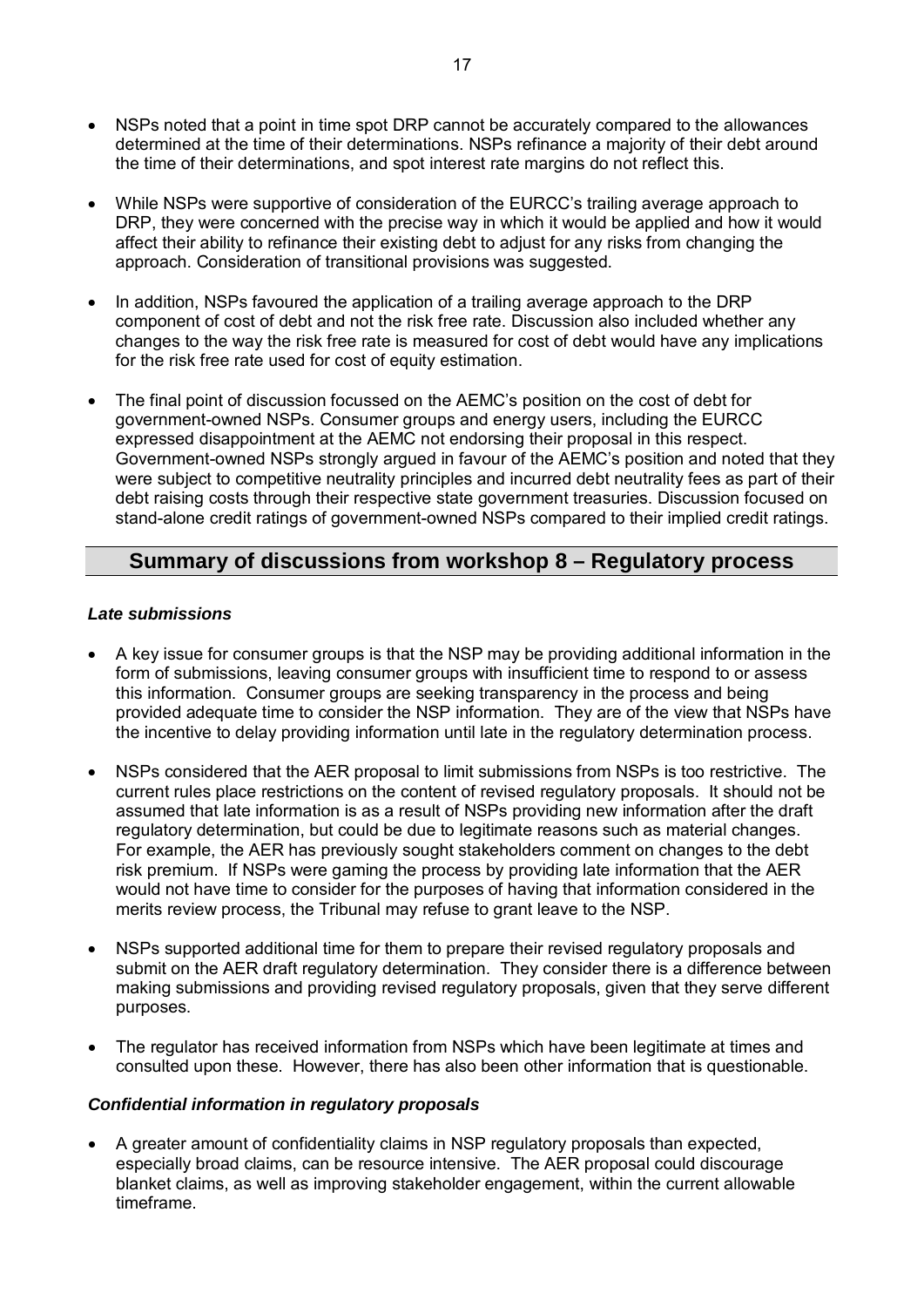- Blanket claims of confidentiality from a service provider have been evident in other jurisdictions. The rules could be used to promote efficient engagement on confidential information.
- Consumer groups supported the proposal in the AEMC's directions paper that NSPs be required to explain their reasons for making confidentiality claims on their regulatory proposals. They consider that the burden of proof needs to be placed on NSPs as opposed to the AER. The regulator and consumer groups are limited in both time and expertise to assess such claims. Limited disclosure of information to interested parties may be a possible solution.
- One NSP has a large amount of information that they consider to be confidential. However, they consider that the making of blanket confidentiality claims is not in their interest as it may result in the claim for confidentiality not being accepted and genuine confidential information being disclosed.
- NSPs considered that there can be areas of improvement in the process for making confidentiality claims in regulatory proposals, and to assist in restricting confidentiality claims. They are looking to proposing a set of non-rules based solutions. This might take the form of a protocol to the AER which could include a standard non-disclosure form, and the adoption of the ACCC approach in addressing confidentiality claims in the telecoms industry which they regard to have been effective. Further education is also being provided to NSP staff on what information is genuinely confidential.

#### *Delaying final regulatory determination*

- The current timeframe for DNSPs to submit to the AER its revised regulatory proposal is short and the AER has a limited timeframe to make its final regulatory determination. In contrast, the current timeframe in transmission is more flexible.
- Delaying the making of the final regulatory determination is not a suitable option to address the above problem. For instance, DNSPs need to submit their annual pricing proposals within a limited timeframe after the final regulatory determination is made. Retailers will then need to follow the approved pricing proposals. If this time was delayed, customers may experience a price shock for the delayed period. On the other hand, NSPs considered that if the circumstances required a more robust solution in the final regulatory determination, then a delay may be justified.

#### *Commencing regulatory determination process earlier*

- NSPs were supportive of commencing the regulatory determination process and completing the final regulatory determination earlier. With respect to the latter point, DNSPs would have more time to prepare their annual pricing proposals following the final regulatory determination.
- Starting the process earlier may result in less accurate data, such as determining the rolling forward capital base, and a need to true-up once the actual costs become known. On the other hand, the accuracy of the data may easily be updated.

#### *Improvement of the consumer engagement process*

• NSPs support the Victorian DPI proposal to include a mandatory issues paper, which should increase stakeholder engagement in the regulatory determination process. NSPs also considered that it would guide NSPs on the AER's intent and key issues.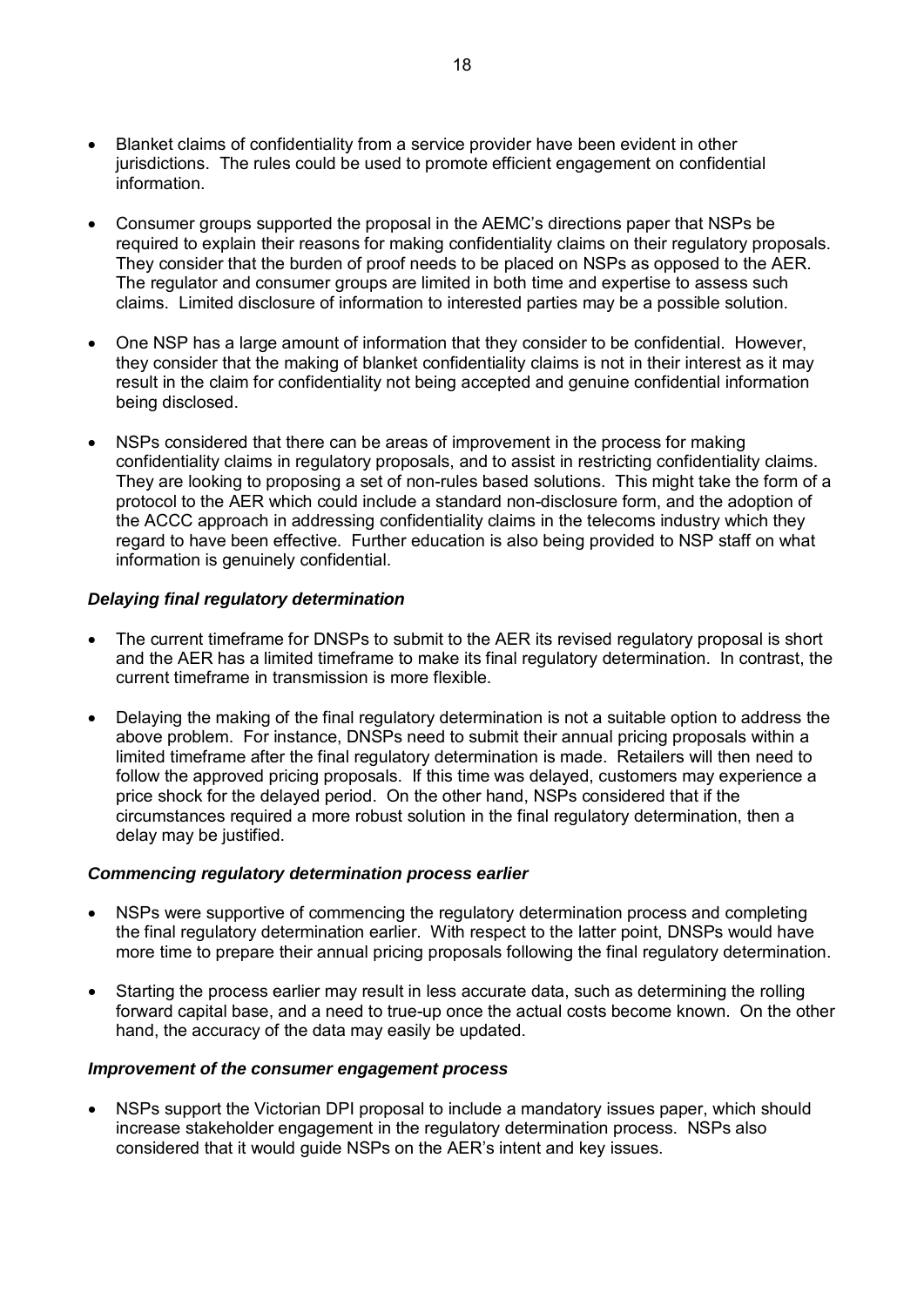- Some jurisdictional regulators always publish an issues paper as part of their regulatory determination process. These issues papers would summarise key elements to be considered. Some consumer groups have found this useful in other jurisdictions.
- Although an issues paper has never been utilised during the regulatory determination process, the AER has hosted pre-determination conferences.
- Consumer groups did not have a problem with the implementation of a mandatory issues paper. However, they consider meaningful engagement could be improved by the AER holding a forum on the key issues concerning the regulatory proposal. They also propose that NSPs engage with consumer groups earlier in the process to develop a level of trust (e.g. in relation to consideration of non-network solutions, and on how NSPs forecast their capex and opex).

#### *Cross-submissions stage*

- NSPs consider that a cross-submissions stage after consultation on the draft regulatory determination would enable NSPs and other stakeholders to respond to each other but that there would need to be more time in the regulatory determination process if this stage was to be included.
- The regulator is considering whether a cross-submissions stage can be implemented.

#### *Framework and approach paper*

- NSPs propose that the framework and approach paper should be made optional. For NSW, the elements covered in the framework and approach paper may become stable over time and not require further changes in the future.
- In Victoria, there has been an experience of changes to incentive mechanisms such as the Advanced Metering Infrastructure program. This would justify the retention of incentive schemes being covered in the framework and approach paper.
- With respect to the trigger for amending service classifications, NSPs prefer the existing "good reasons" threshold because it provides a level of certainty that the AER's proposed "unforeseen circumstances" threshold lacks. Another point is that the circumstances may be foreseeable but only develop over time, e.g. a change in competition.
- There was consensus in workshop 4 on the point that the control mechanism should remain fixed in the framework and approach paper and supported that the formulaic expression of that mechanism should be able to be changed following the framework and approach paper.
- There is an initial difficulty of assessing capex and opex forecasts as each NSP has a different approach. To address this problem, the framework and approach paper could be used to determine the calculation method for forecasting opex and capex on a case by case basis. This could result in making the framework and approach paper mandatory.
- From a consumer perspective, consumer groups consider that the difference between expenditure and demand forecasts and actuals are not very well done. However, they consider that it would be reasonable for NSPs to engage with them to improve the transparency and accuracy of these forecasts.

#### *Material errors*

• In workshop 4, there may be a constraint in addressing material errors in circumstances where the merits review has already commenced or as a result of the limited scope of Chapter 6.